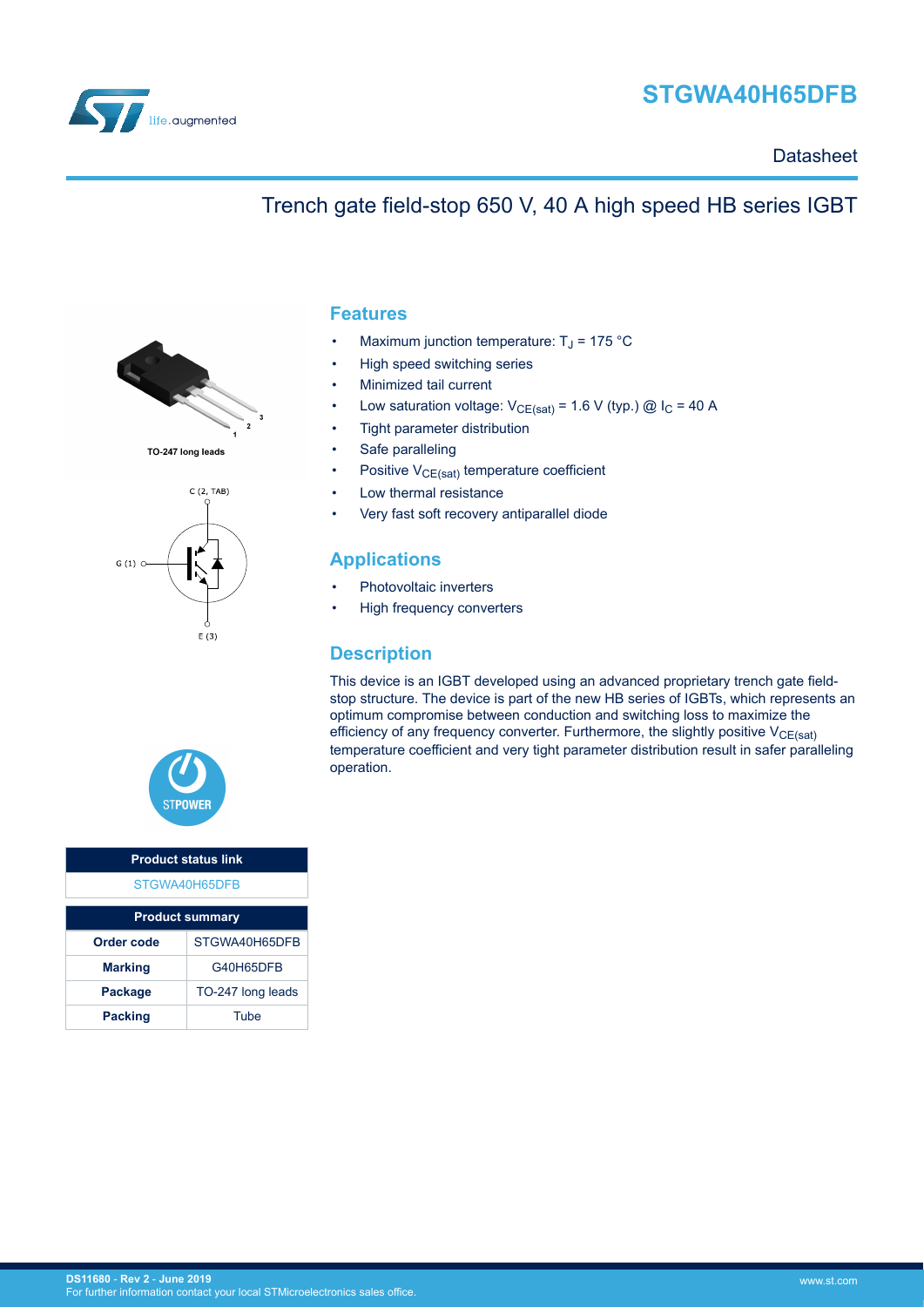# <span id="page-1-0"></span>**1 Electrical ratings**

| <b>Symbol</b>    | <b>Parameter</b>                               | <b>Value</b> | <b>Unit</b>    |  |
|------------------|------------------------------------------------|--------------|----------------|--|
| $V_{CES}$        | Collector-emitter voltage ( $V_{GF} = 0 V$ )   | 650          | $\vee$         |  |
|                  | Continuous collector current at $T_C = 25 °C$  | 80           |                |  |
| $I_{\rm C}$      | Continuous collector current at $T_c$ = 100 °C | 40           | A              |  |
| $I_{CP}$ $(1)$   | Pulsed collector current                       | 160          | A              |  |
| V <sub>GE</sub>  | Gate-emitter voltage                           | ±20          | $\vee$         |  |
|                  | Transient gate-emitter voltage                 | ±30          |                |  |
|                  | Continuous forward current at $T_C = 25 °C$    | 80           | A              |  |
| ΙF               | Continuous forward current at $T_c$ = 100 °C   | 40           |                |  |
| $I_{FP}$ (1)     | Pulsed forward current                         | 160          | $\overline{A}$ |  |
| $P_{TOT}$        | Total power dissipation at $T_C = 25 °C$       | 283          | W              |  |
| T <sub>STG</sub> | Storage temperature range                      | $-55$ to 150 | $^{\circ}C$    |  |
| $T_{\text{J}}$   | Operating junction temperature range           | $-55$ to 175 |                |  |

### **Table 1. Absolute maximum ratings**

*1. Pulse width limited by maximum junction temperature.*

### **Table 2. Thermal data**

| <b>Symbol</b> | <b>Parameter</b>                       | <b>Value</b> | <b>Unit</b> |
|---------------|----------------------------------------|--------------|-------------|
| $R_{th,IC}$   | Thermal resistance junction-case IGBT  | 0.53         |             |
| $R_{thJC}$    | Thermal resistance junction-case diode | 1.14         | °C/W        |
| $R_{th,JA}$   | Thermal resistance junction-ambient    | 50           |             |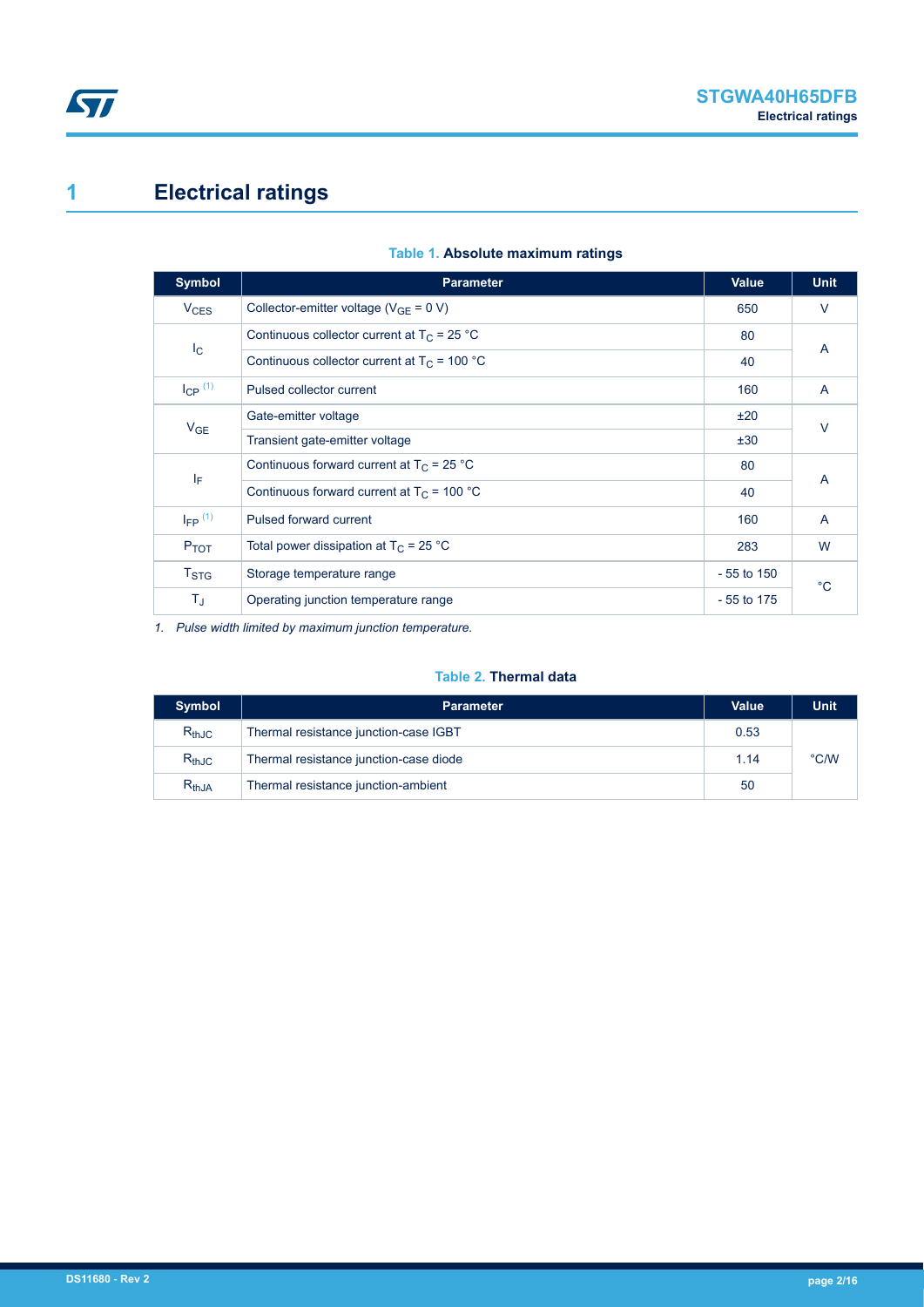## <span id="page-2-0"></span>**2 Electrical characteristics**

 $T_C$  = 25 °C unless otherwise specified

| Symbol           | <b>Parameter</b>                        | <b>Test conditions</b>                                          | Min. | Typ. | Max. | <b>Unit</b> |
|------------------|-----------------------------------------|-----------------------------------------------------------------|------|------|------|-------------|
| $V_{(BR)CES}$    | Collector-emitter<br>breakdown voltage  | $V_{GF} = 0 V, IC = 2 mA$                                       | 650  |      |      | $\vee$      |
|                  |                                         | $V_{GF}$ = 15 V, I <sub>C</sub> = 40 A                          |      | 1.6  | 2    |             |
| $V_{CE(sat)}$    | Collector-emitter<br>saturation voltage | $V_{GF}$ = 15 V, I <sub>C</sub> = 40 A,<br>$T_{d}$ = 125 °C     |      | 1.7  |      | $\vee$      |
|                  |                                         | $V_{GF}$ = 15 V, I <sub>C</sub> = 40 A,<br>$T_{\rm d}$ = 175 °C |      | 1.8  |      |             |
|                  | Forward on-voltage                      | $I_F = 40 A$                                                    |      | 1.7  | 2.45 |             |
| $V_F$            |                                         | $I_F = 40 A$ , T <sub>J</sub> = 125 °C                          |      | 1.4  |      | $\vee$      |
|                  |                                         | $I_F = 40 A$ , T <sub>J</sub> = 175 °C                          |      | 1.3  |      |             |
| $V_{GE(th)}$     | Gate threshold voltage                  | $V_{CF} = V_{GF}$ , $I_C = 1$ mA                                | 5    | 6    | 7    | $\vee$      |
| lc <sub>ES</sub> | Collector cut-off current               | $V_{GF} = 0 V, V_{CF} = 650 V$                                  |      |      | 25   | μA          |
| $I_{\text{GES}}$ | Gate-emitter leakage<br>current         | $V_{CF} = 0 V$ , $V_{GF} = \pm 20 V$                            |      |      | ±250 | nA          |

### **Table 3. Static characteristics**

### **Table 4. Dynamic characteristics**

| Symbol           | <b>Parameter</b>                | <b>Test conditions</b>                                   | Min.                     | Typ. | Max.                     | <b>Unit</b> |
|------------------|---------------------------------|----------------------------------------------------------|--------------------------|------|--------------------------|-------------|
| $C_{\text{ies}}$ | Input capacitance               |                                                          | $\overline{\phantom{a}}$ | 5412 | $\overline{\phantom{0}}$ |             |
| C <sub>oes</sub> | Output capacitance              | $V_{\text{CE}}$ = 25 V, f = 1 MHz, $V_{\text{GE}}$ = 0 V | $\overline{\phantom{a}}$ | 198  | $\overline{\phantom{0}}$ | pF          |
| C <sub>res</sub> | Reverse transfer<br>capacitance |                                                          | ٠                        | 107  | ٠                        |             |
| $Q_g$            | Total gate charge               | $V_{\rm CC}$ = 520 V, I <sub>C</sub> = 40 A,             | $\overline{\phantom{0}}$ | 210  | ٠                        |             |
| $Q_{ge}$         | Gate-emitter charge             | $V_{GF} = 0$ to 15 V                                     | $\overline{\phantom{a}}$ | 39   | $\overline{\phantom{0}}$ | nC          |
| $Q_{gc}$         | Gate-collector charge           | (see Figure 28. Gate charge test<br>circuit)             | $\overline{\phantom{0}}$ | 82   | $\overline{\phantom{a}}$ |             |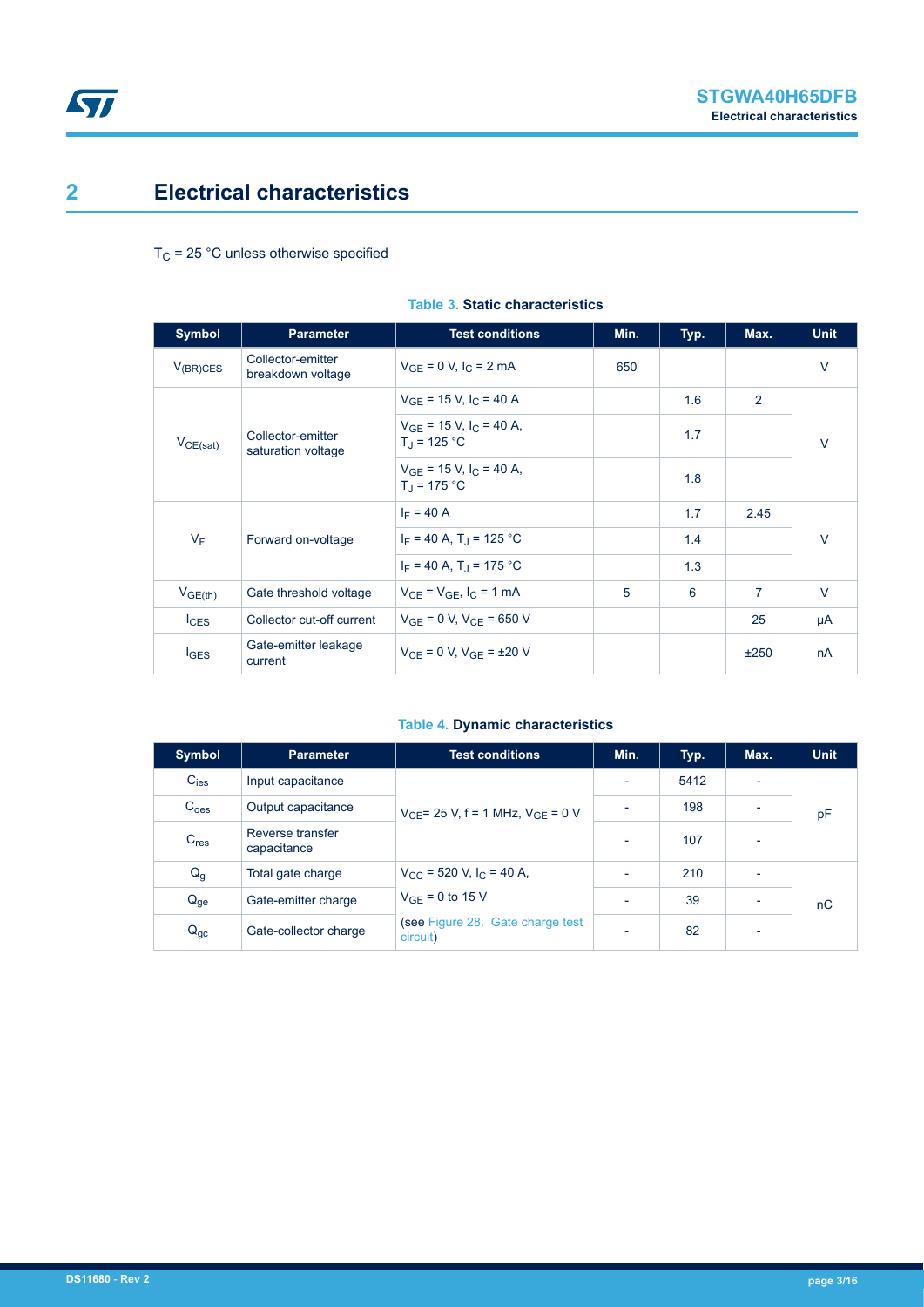<span id="page-3-0"></span>

| <b>Symbol</b>            | <b>Parameter</b>          | <b>Test conditions</b>                                                            | Min. | Typ. | Max.                     | <b>Unit</b> |
|--------------------------|---------------------------|-----------------------------------------------------------------------------------|------|------|--------------------------|-------------|
| $t_{d(on)}$              | Turn-on delay time        |                                                                                   |      | 40   | $\overline{\phantom{a}}$ |             |
| $t_{\rm r}$              | Current rise time         |                                                                                   |      | 13   | $\overline{\phantom{a}}$ | ns          |
| $(di/dt)_{on}$           | Turn-on current slope     |                                                                                   |      | 2413 |                          | $A/\mu s$   |
| $t_{d(Off)}$             | Turn-off-delay time       | $V_{CE}$ = 400 V, I <sub>C</sub> = 40 A,<br>$V_{GF}$ = 15 V, R <sub>G</sub> = 5 Ω |      | 142  | $\overline{\phantom{a}}$ |             |
| tr                       | Current fall time         | (see Figure 27. Test circuit for                                                  |      | 27   | $\overline{\phantom{a}}$ | ns          |
| $E_{on}$ (1)             | Turn-on switching energy  | inductive load switching)                                                         |      | 498  |                          |             |
| $E_{off}$ <sup>(2)</sup> | Turn-off switching energy |                                                                                   |      | 363  |                          | μJ          |
| $E_{ts}$                 | Total switching energy    |                                                                                   |      | 861  |                          |             |
| $t_{d(0n)}$              | Turn-on delay time        |                                                                                   |      | 38   | $\overline{\phantom{a}}$ |             |
| $t_{\rm r}$              | Current rise time         |                                                                                   |      | 14   |                          | ns          |
| $(di/dt)_{on}$           | Turn-on current slope     | $V_{CE}$ = 400 V, I <sub>C</sub> = 40 A,                                          |      | 2186 |                          | $A/\mu s$   |
| $t_{d(Off)}$             | Turn-off-delay time       | $V_{GE}$ = 15 V, R <sub>G</sub> = 5 $\Omega$ ,<br>$T_{\rm d}$ = 175 °C            |      | 141  | $\overline{\phantom{a}}$ |             |
| $t_{\rm f}$              | Current fall time         | (see Figure 27. Test circuit for                                                  |      | 61   |                          | ns          |
| $E_{on}$ $(1)$           | Turn-on switching energy  | inductive load switching)                                                         |      | 1417 |                          |             |
| $E_{off}$ <sup>(2)</sup> | Turn-off switching energy |                                                                                   |      | 764  |                          | μJ          |
| $E_{\text{ts}}$          | Total switching energy    |                                                                                   |      | 2181 |                          |             |

**Table 5. IGBT switching characteristics (inductive load)**

*1. Including the reverse recovery of the diode.*

*2. Including the tail of the collector current.*

| <b>Symbol</b>    | <b>Parameter</b>                                                | <b>Test conditions</b>                                                                                                                 | Min. | Typ. | Max. | <b>Unit</b>  |
|------------------|-----------------------------------------------------------------|----------------------------------------------------------------------------------------------------------------------------------------|------|------|------|--------------|
| $t_{rr}$         | Reverse recovery time                                           |                                                                                                                                        |      | 62   |      | ns           |
| $Q_{rr}$         | Reverse recovery charge                                         |                                                                                                                                        |      | 99   |      | nC           |
| $I_{\text{rrm}}$ | Reverse recovery current                                        | $I_F$ = 40 A, $V_R$ = 400 V, $V_{GF}$ = 15 V<br>$di/dt = 100$ A/ $\mu$ s                                                               |      | 3.3  |      | $\mathsf{A}$ |
| $dl_{rr}/dt$     | Peak rate of fall of<br>reverse recovery current<br>during $th$ | (see Figure 27. Test circuit for<br>inductive load switching)                                                                          |      | 187  |      | $A/\mu s$    |
| $E_{rr}$         | Reverse recovery energy                                         |                                                                                                                                        |      | 68   |      | μJ           |
| $t_{rr}$         | Reverse recovery time                                           |                                                                                                                                        |      | 310  |      | ns           |
| $Q_{rr}$         | Reverse recovery charge                                         | $I_F = 40$ A, $V_R = 400$ V,                                                                                                           |      | 1550 |      | nC           |
| $I_{\text{rrm}}$ | Reverse recovery current                                        | $V_{GF}$ = 15 V, T <sub>J</sub> = 175 °C di/<br>$dt = 100$ A/ $\mu$ s<br>(see Figure 27. Test circuit for<br>inductive load switching) |      | 10   |      | $\mathsf{A}$ |
| $dl_{rr}/dt$     | Peak rate of fall of<br>reverse recovery current<br>during $th$ |                                                                                                                                        |      | 70   |      | $A/\mu s$    |
| $E_{rr}$         | Reverse recovery energy                                         |                                                                                                                                        |      | 674  |      | μJ           |

|  | Table 6. Diode switching characteristics (inductive load) |  |
|--|-----------------------------------------------------------|--|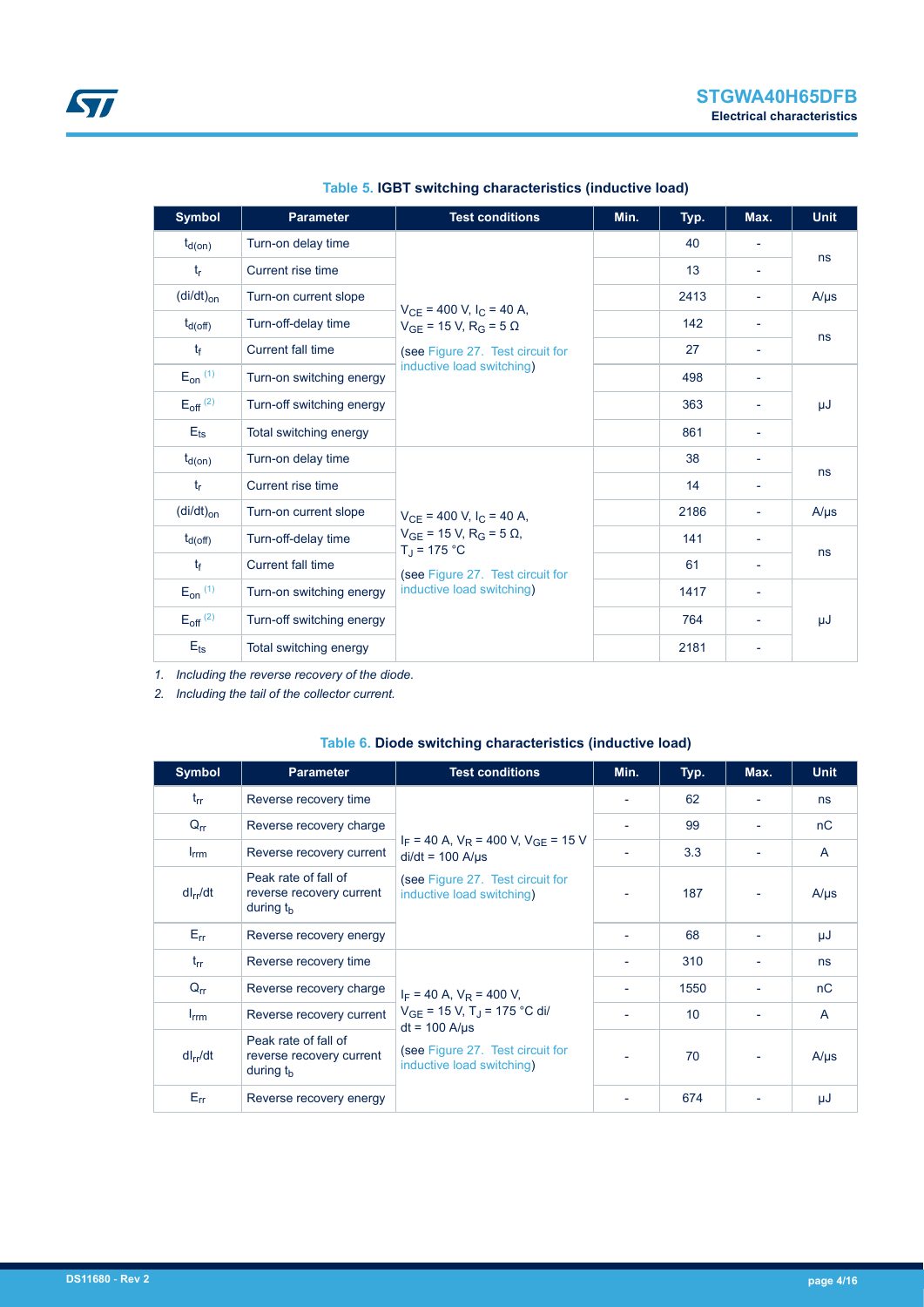## **2.1 Electrical characteristics (curves)**











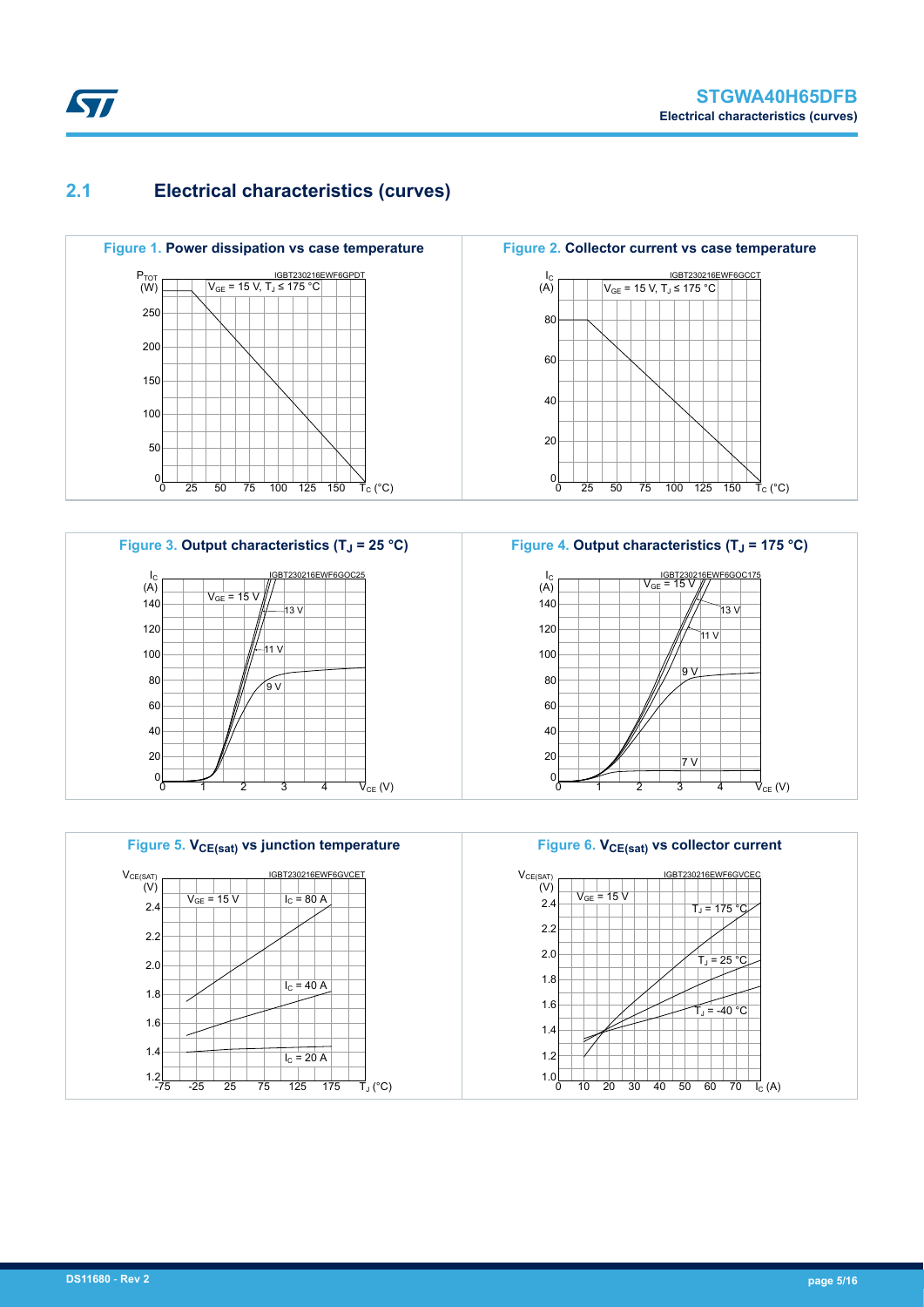









**STI**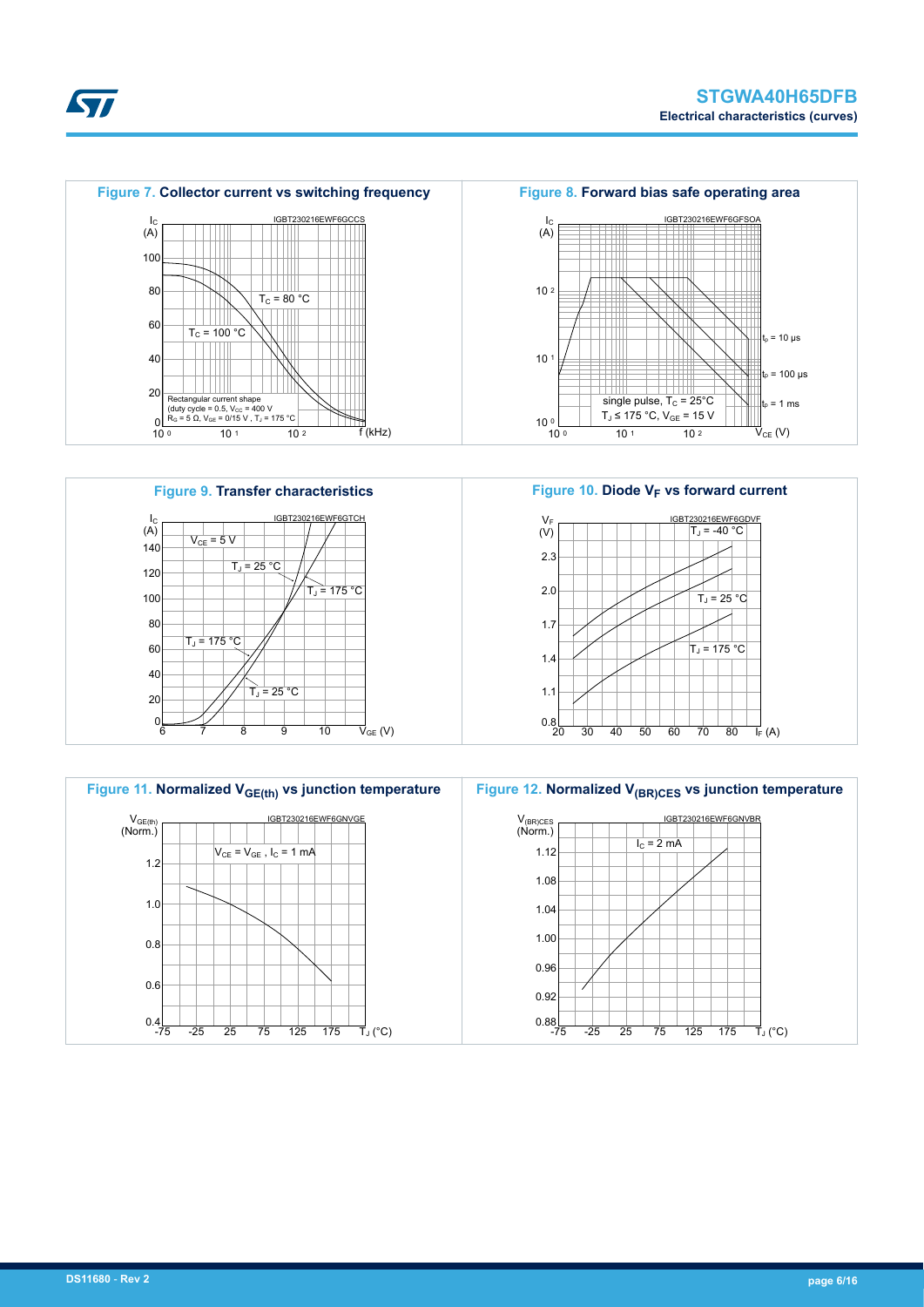



**Figure 16. Switching energy vs gate resistance**





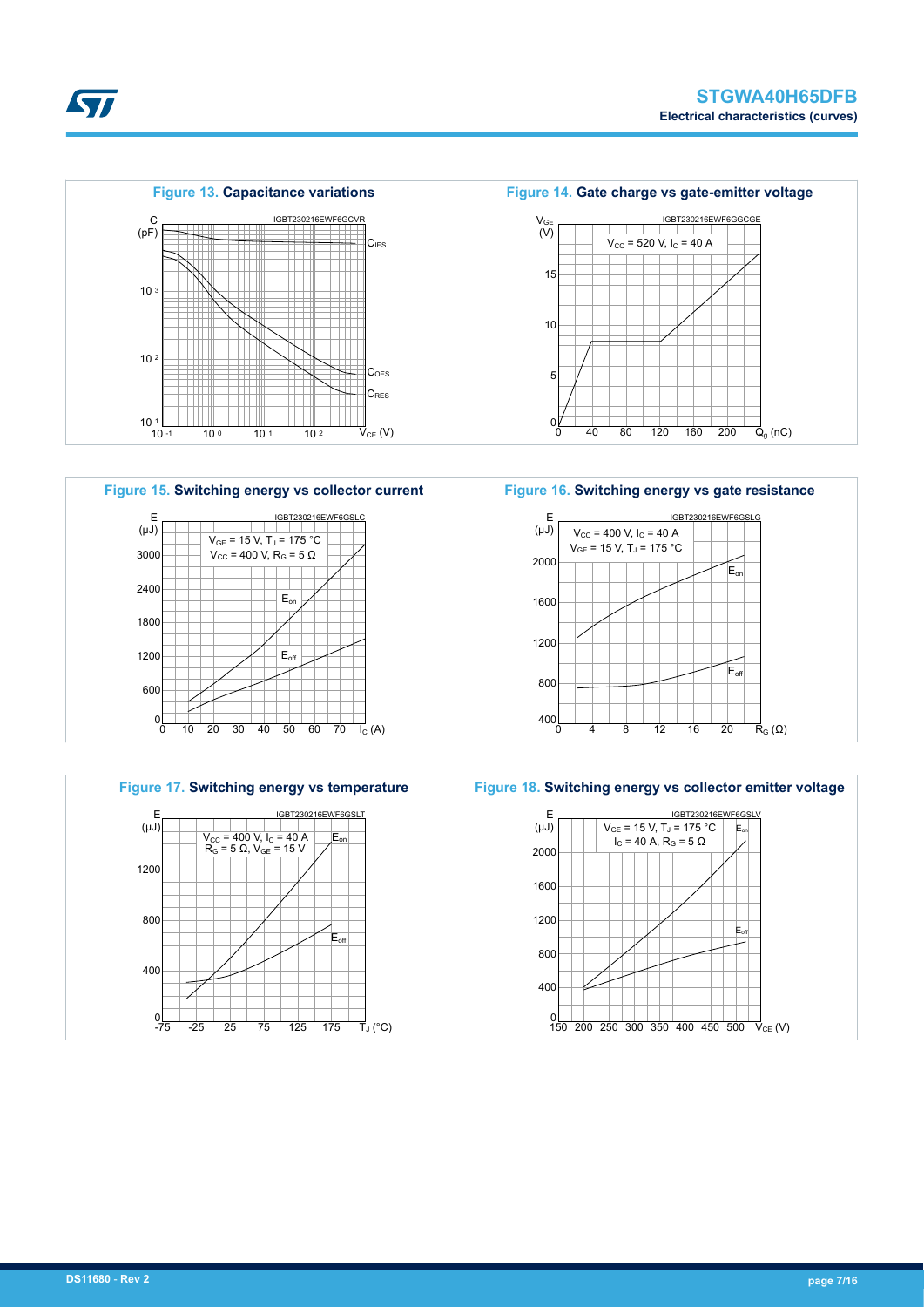





**Kyr**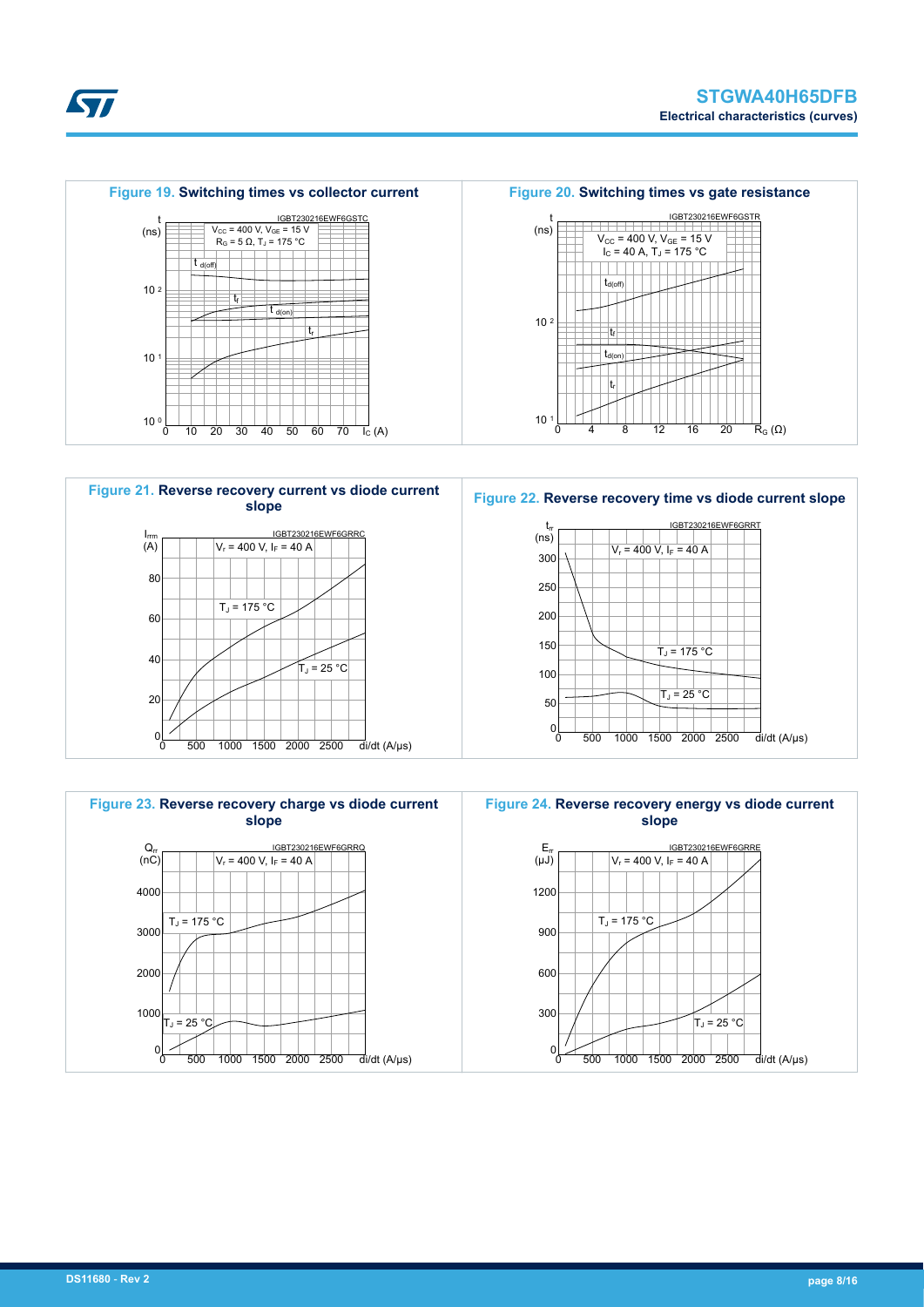



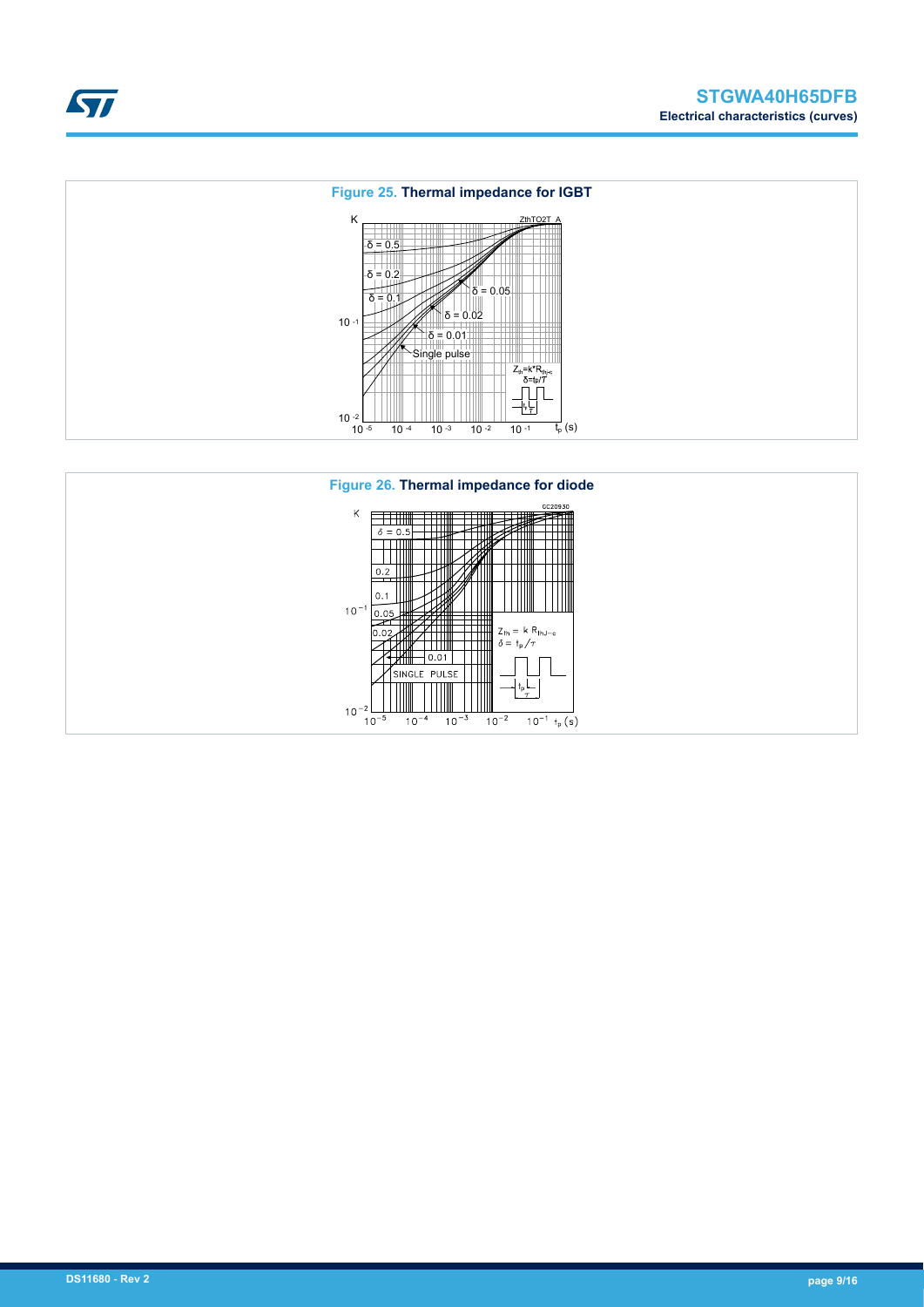<span id="page-9-0"></span>

## **3 Test circuits**



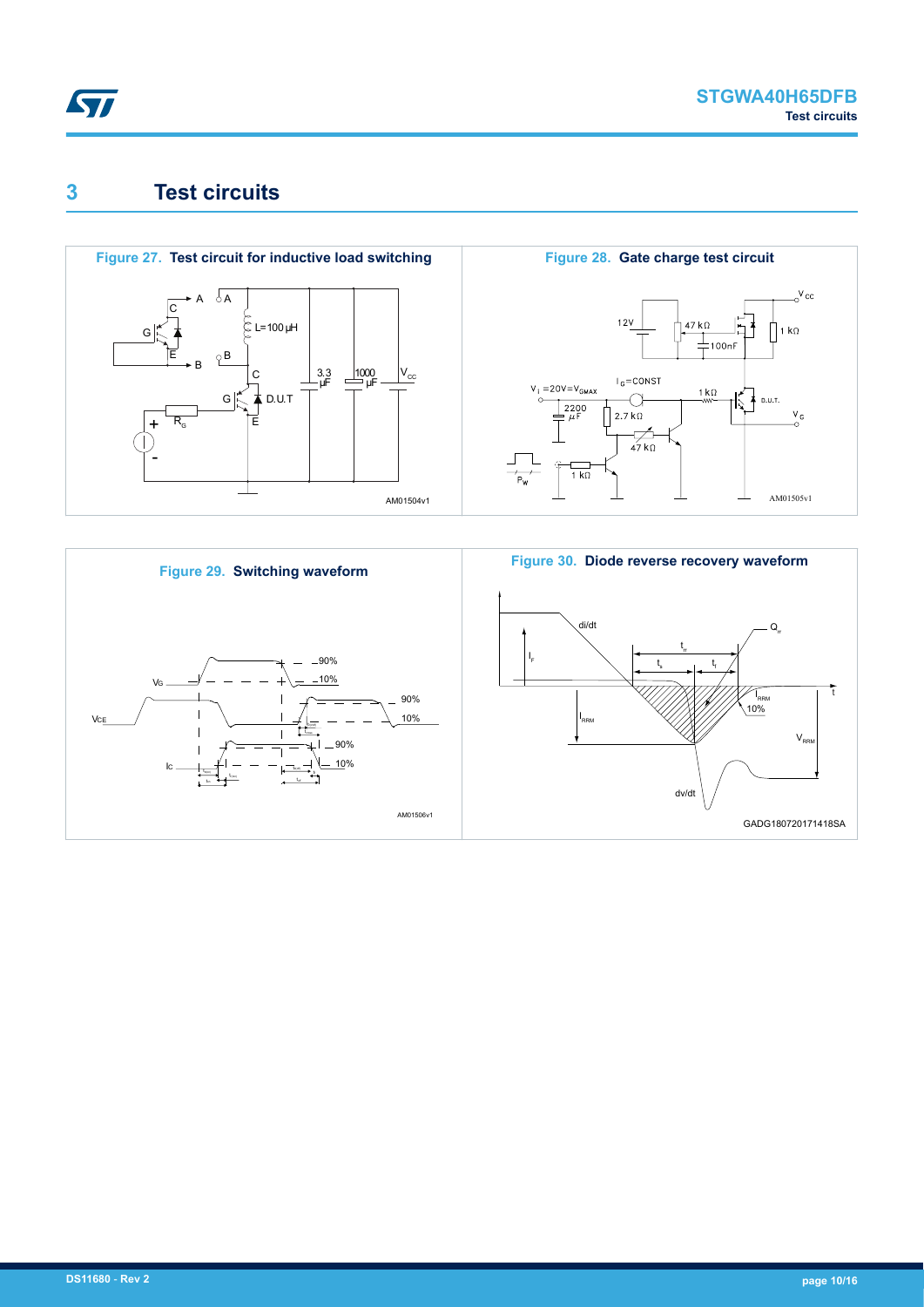## <span id="page-10-0"></span>**4 Package information**

In order to meet environmental requirements, ST offers these devices in different grades of [ECOPACK](https://www.st.com/ecopack) packages, depending on their level of environmental compliance. ECOPACK specifications, grade definitions and product status are available at: [www.st.com.](http://www.st.com) ECOPACK is an ST trademark.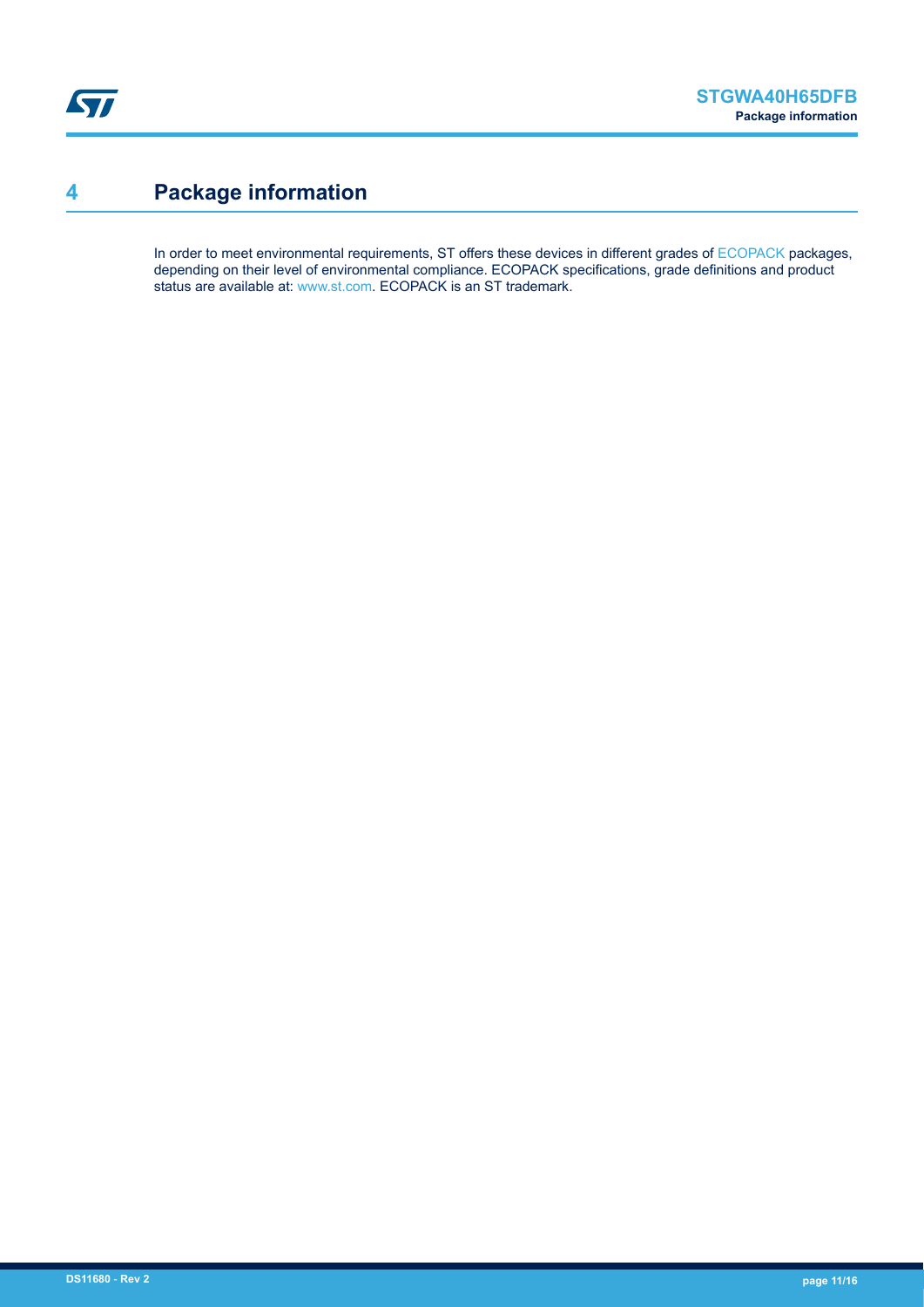## **4.1 TO-247 long leads package information**

### **Figure 31. TO-247 long leads package outline**



8463846\_2\_F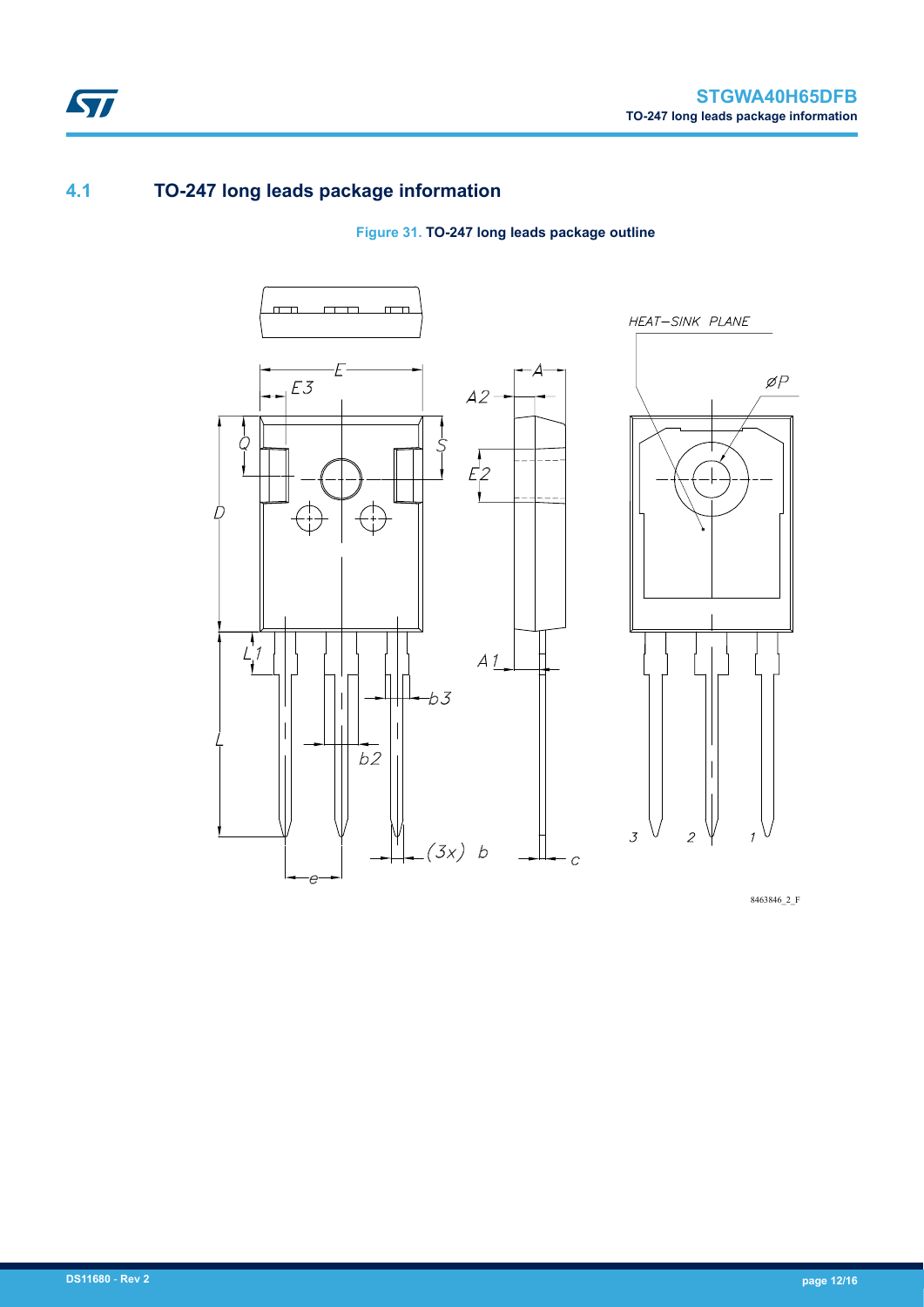| Dim.           |       | $\mathop{\text{mm}}\nolimits$ |       |
|----------------|-------|-------------------------------|-------|
|                | Min.  | Typ.                          | Max.  |
| $\mathsf{A}$   | 4.90  | 5.00                          | 5.10  |
| A1             | 2.31  | 2.41                          | 2.51  |
| A2             | 1.90  | 2.00                          | 2.10  |
| $\mathsf b$    | 1.16  |                               | 1.26  |
| b2             |       |                               | 3.25  |
| b3             |       |                               | 2.25  |
| $\mathbf{C}$   | 0.59  |                               | 0.66  |
| D              | 20.90 | 21.00                         | 21.10 |
| E              | 15.70 | 15.80                         | 15.90 |
| E2             | 4.90  | 5.00                          | 5.10  |
| E <sub>3</sub> | 2.40  | 2.50                          | 2.60  |
| $\mathbf e$    | 5.34  | 5.44                          | 5.54  |
| L              | 19.80 | 19.92                         | 20.10 |
| L1             |       |                               | 4.30  |
| $\mathsf P$    | 3.50  | 3.60                          | 3.70  |
| $\sf Q$        | 5.60  |                               | 6.00  |
| $\mathbf S$    | 6.05  | 6.15                          | 6.25  |

### **Table 7. TO-247 long leads package mechanical data**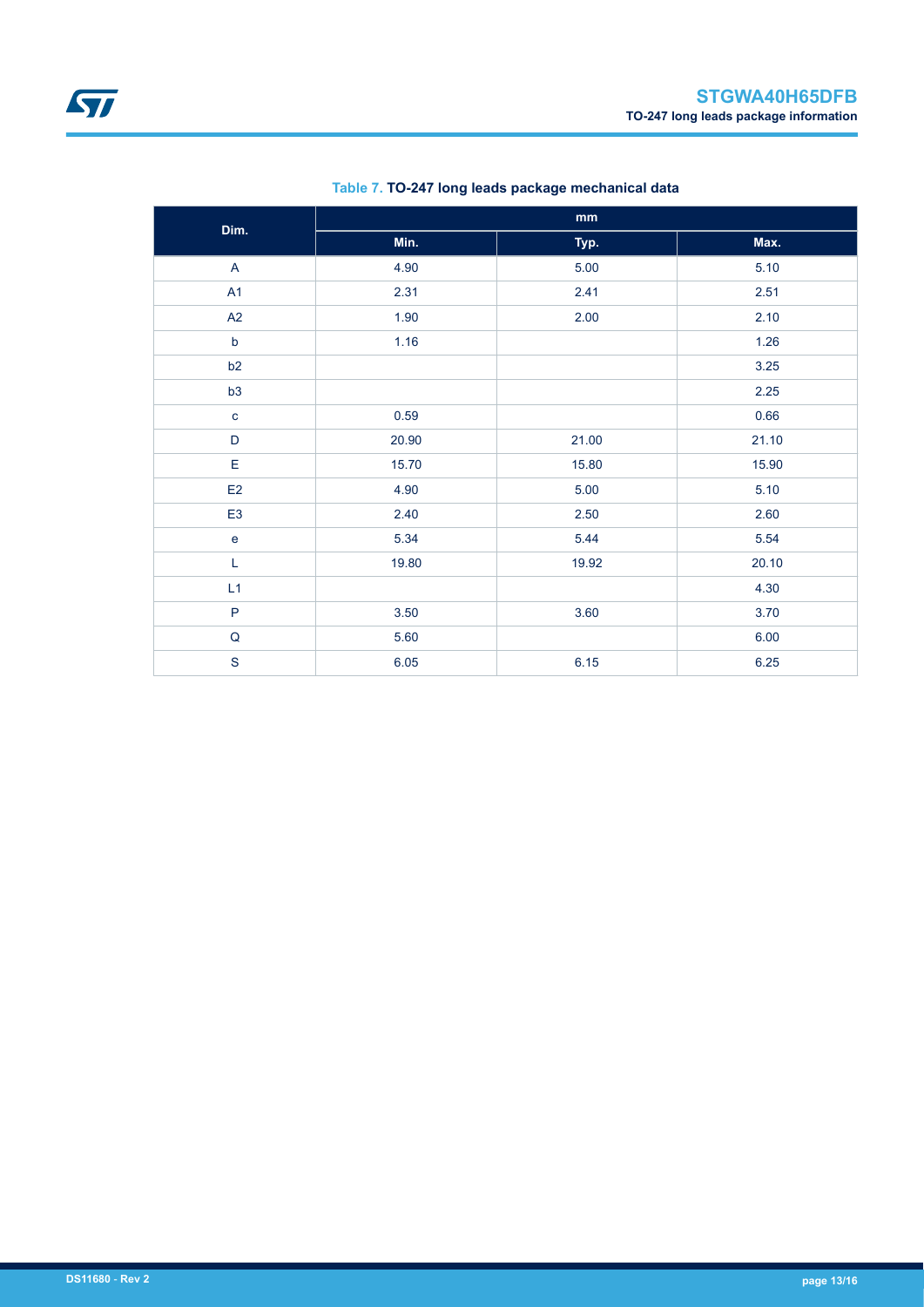## <span id="page-13-0"></span>**Revision history**

### **Table 8. Document revision history**

| <b>Date</b> | <b>Revision</b> | <b>Changes</b>                                                             |
|-------------|-----------------|----------------------------------------------------------------------------|
| 06-Jun-2016 |                 | Initial version. Part number previously included in datasheet DocID024363. |
| 24-Jun-2019 | 2               | Modified Table 1. Absolute maximum ratings.<br>Minor text changes.         |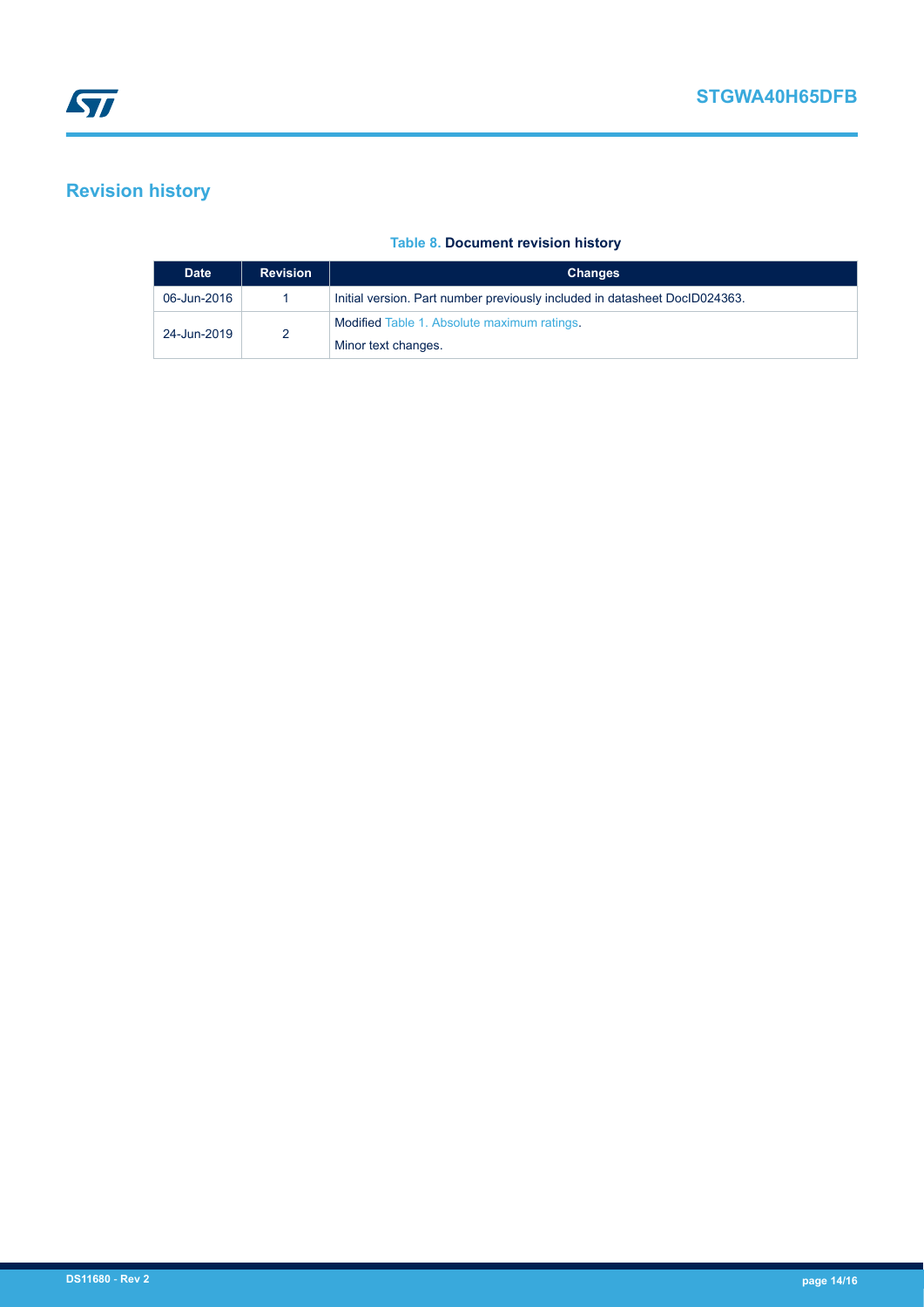

## **Contents**

| $2^{\circ}$ |  |  |  |  |  |  |
|-------------|--|--|--|--|--|--|
|             |  |  |  |  |  |  |
|             |  |  |  |  |  |  |
|             |  |  |  |  |  |  |
|             |  |  |  |  |  |  |
|             |  |  |  |  |  |  |